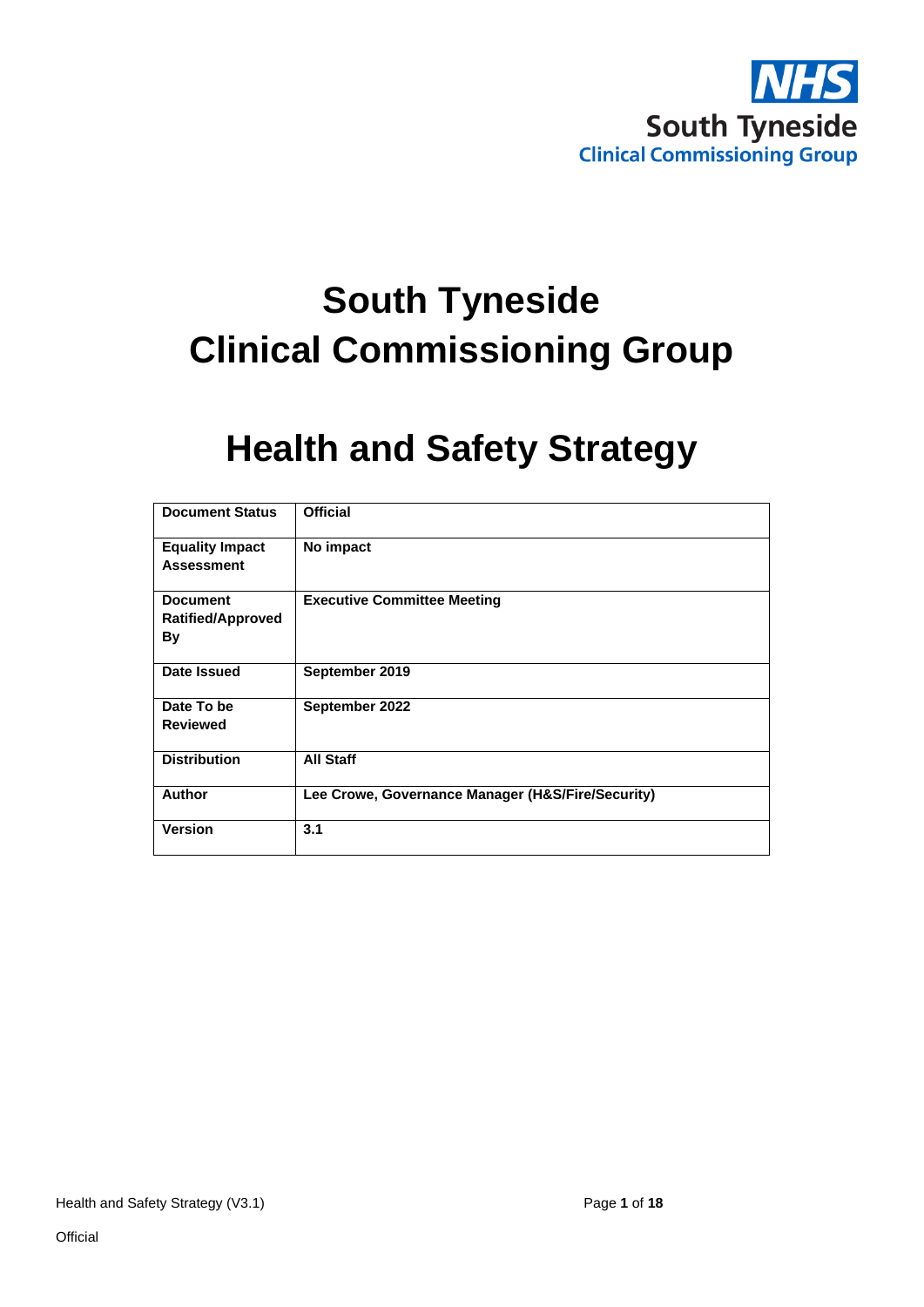#### **Contents**

| 1. |                                                                          |
|----|--------------------------------------------------------------------------|
| 2. | General Approach to Health and Safety: Principles, Aims and Objectives 3 |
| 3. | Responsibility for Implementation of the Health and Safety Strategy  4   |
| 4. |                                                                          |
| 5. |                                                                          |
| 6. |                                                                          |
| 7. |                                                                          |
| 8. |                                                                          |
| 9. |                                                                          |
|    |                                                                          |
|    |                                                                          |
|    |                                                                          |
|    |                                                                          |

|--|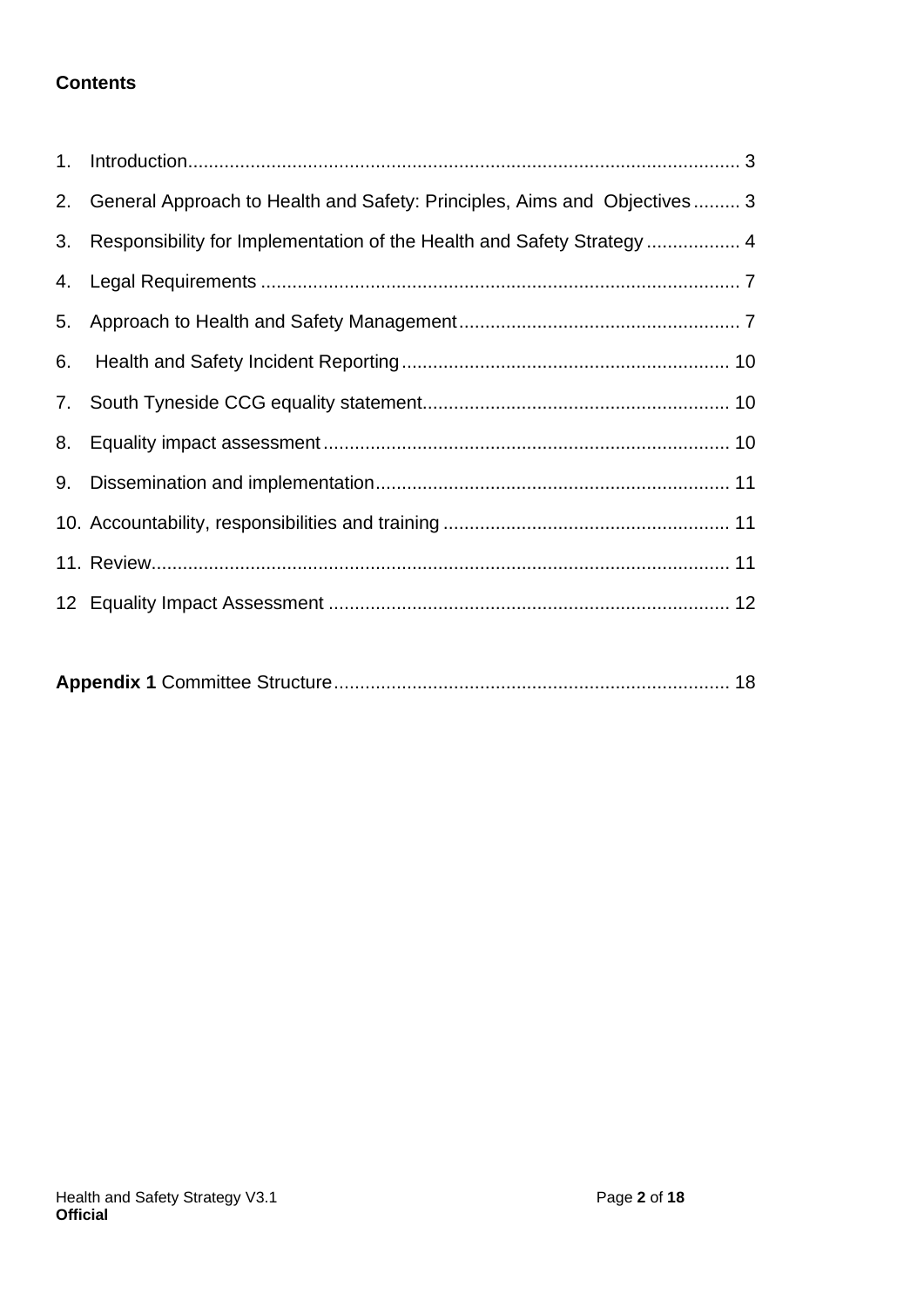# <span id="page-2-0"></span>**1. Introduction**

- 1.1 This Strategy sets out:
	- the approach and arrangements for the management of Health and Safety within South Tyneside CCG
	- the approach to the management of health and safety in our role as a Clinical Commissioning Group

Subsequent reviews of the CCG's Health and Safety Strategy will take place before the revision date if so needed.

- 1.2 This Strategy aims to set out the CCG's approach to Health and Safety ensuring the health, safety and welfare of its employees, clients, patients, students, contractors, visitors and members of the general public as a matter of prime importance and will, so far as is reasonably practicable, establish procedures and systems necessary to implement this strategy and to ensure compliance with legal and statutory obligations under the Health and Safety at Work act. In addition the adoption and embedding within the organisation of an effective Health and Safety strategy and processes will ensure that the reputation of the CCG is maintained and enhanced, to ensure business success, continuing financial strength.
- 1.3 As part of this Strategy it is also acknowledged that not all Health and Safety risks can be eliminated. Ultimately it is for the organisation to decide which risks it is prepared to accept based on the knowledge that an effective risk assessment has been carried out and the risk has been reduced to an acceptable level as a consequence of effective controls.
- 1.4 The Health and Safety Strategy will help the CCG fulfil its legal and statutory obligations under the Health and Safety at Work Act 1974, and to develop action plans and objectives in line with HSG65.

#### <span id="page-2-1"></span>**2. General Approach to Health and Safety: Principles, Aims and Objectives**

- 2.1 This Strategy sets out South Tyneside CCG approach to the way in which in general terms Health and Safety is managed. This will be achieved by having robust processes in place for health and safety. This will provide a useful tool for the systematic and effective management of health and safety and will inform and guide managers and staff as to the way in which all Health and Safety matters are to be controlled.
- 2.2 To ensure adherence with this strategy subsequent Policies and procedures will be developed to ensure compliance with all Health and Safety Regulations and close links will be made between South Tyneside CCG and NECS Health and Safety Team who currently provide the Health and Safety function for the CCG.
- 2.2 The aims of the Strategy are summarised as follows;
	- to ensure that South Tyneside CCG meets its legal and statutory obligations under the Health and Safety at Work Act 1974 and subsequent regulations.
	- to ensure that Health and Safety Management is understood and effectively managed
	- to maintain Health and Safety compliance and to assure the Governing Body via the Executive Committee that Health and Safety is effectively managed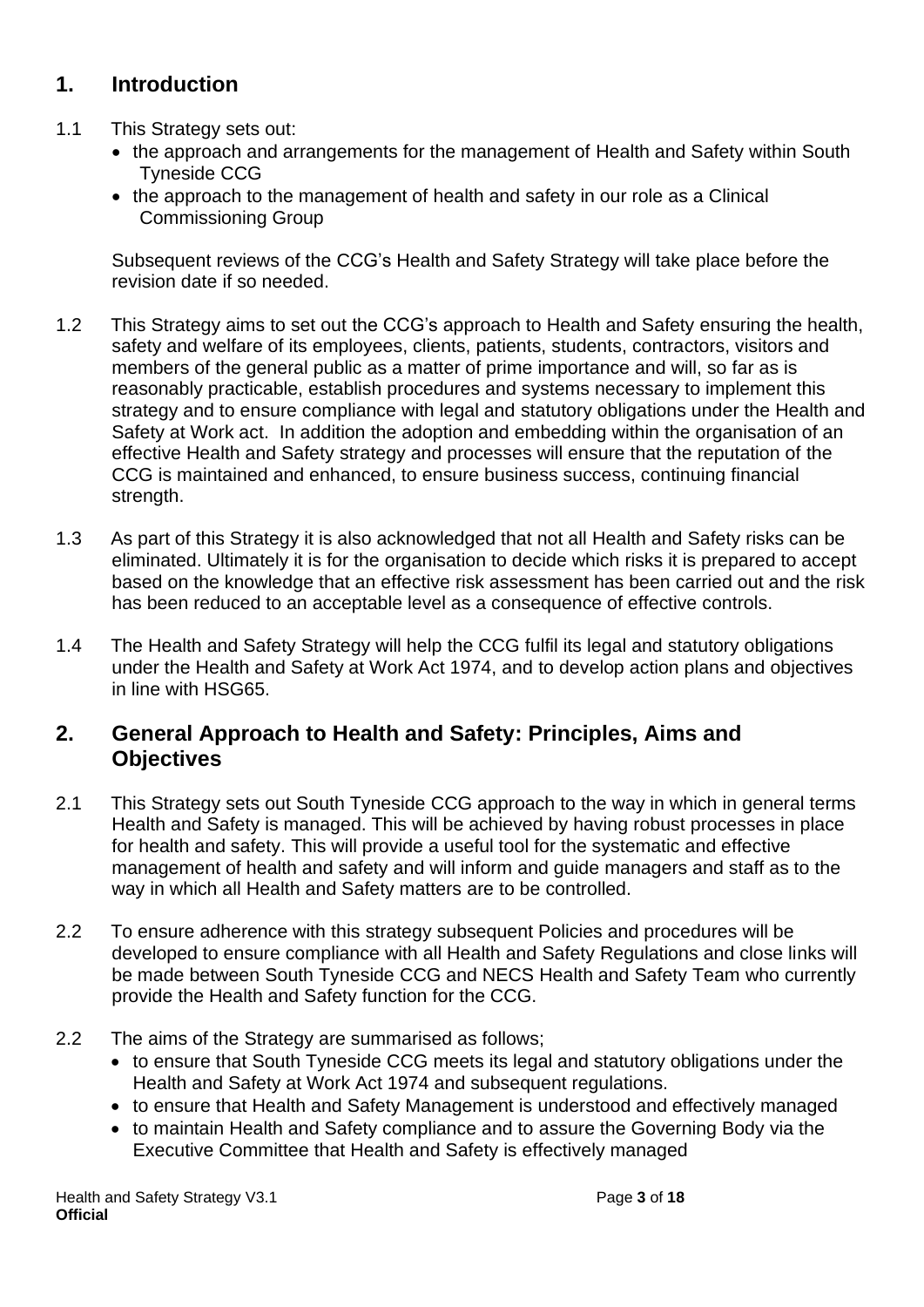- to ensure that Health and Safety management is a cohesive element of the internal control systems within CCG
- to ensure that Health and Safety is an integral part of South Tyneside CCG culture and its operating systems
- to assure customers, staff and partner organisations that South Tyneside CCG is committed to managing Health and Safety appropriately
- to protect the services, staff, reputation and finances of South Tyneside CCG through the process of early identification of risks relating to health and safety and where these risks are identified ensuring sufficient risk assessment, risk control and elimination is undertaken.
- to ensure safe system of work are set and followed
- to provide a safe working environment without risks to health
- to ensure there is provision of adequate welfare facilities:
- to ensure there is provision of sufficient training, instruction, supervision and information to enable all employees to contribute positively to their own safety and health at work and to avoid hazards and control risks;
- to ensure plant and equipment are safe;
- there are safe arrangements for the use, handling and storage and transport of articles, materials and substances;
- to ensure there is safe access and egress.
- to ensure that buildings used by South Tyneside CCG are safe and free from dangers working collaboratively with NHS Property services with respective responsibilities in line with the Memorandum of Occupation.
- 2.3 In order to achieve these aims South Tyneside CCG is committed to ensuring that;
	- Health and Safety management is embedded as an integral part of the management approach to the achievement of our objectives
	- Support is given to managers and staff in achieving levels of competency and Health and Safety knowledge.
	- Communication and consultation takes place between the organisation, NECS, NHS property services and other 3rd parties in relation to health and safety matters.
	- Staff understand the need to comply with Health and Safety standards.
	- Relevant staff are involved in Health and Safety performance through line management for example first aiders, fire wardens and those that have H&S responsibility within their role.
	- There is a top-down commitment to Health and Safety, in order to progress the effective Health and Safety working arrangements as the daily norm.
	- Workplace risks are assessed and safe systems of work introduced.
	- The management of Health and Safety is seen as a collective and individual responsibility, managed through the executive committee and management structures.
	- A supportive and "fair blame" culture and approach is maintained and that staff are encouraged to report Health and Safety problems and incidents with a view to individuals and the organisation learning the lessons.
	- Key objectives are set around health and safety.
	- Robust workplans are developed in relation to health and safety.
	- Appropriate training and development is provided to all staff in the application of this strategy and the approach to Health and Safety which it describes.

# <span id="page-3-0"></span>**3. Responsibility for Implementation of the Health and Safety Strategy**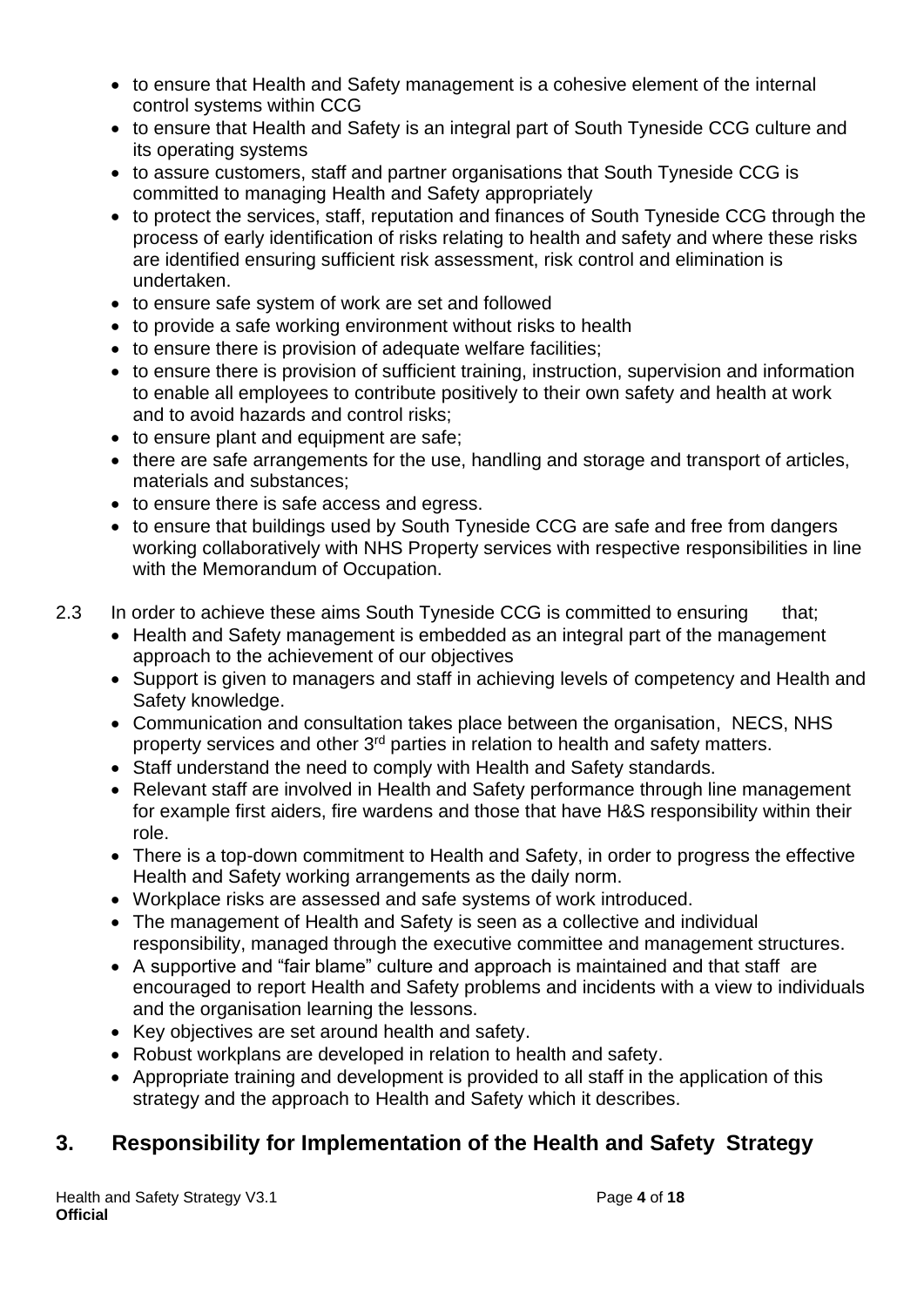3.1 The Governing Body has overall responsibility for Health and Safety Management. The Governing body has a duty to assure itself that the organisation has properly identified the requirements for Health and Safety and that it has processes and controls in place to mitigate any health and safety risks and the impact they have on the organisation and its stakeholders. The Executive discharges this duty through delegated arrangements to the Executive Committee for health and safety matters and to the Audit and Risk Committee for any risks identified.

#### 3.2 **Executive Committee**

#### 3.2.1 Executive Committee:

The principal purpose of the Executive Committee is to exercise on behalf of the Governing Body those functions that are delegated to it in respect of the development, implementation and monitoring of Health and Safety/Fire ensuring compliance with Health and Safety Legislation. This includes:

- Ensuring that there is a robust structure in place within the organisation for the effective management of Health and Safety throughout the CCG.
- Approving and reviewing the strategy for Health and Safety as and when required.
- Receiving regular reports and mitigating actions following review of the annual work plan and other documentation.
- Demonstrates leadership, active involvement and support in health and safety management.

This is in particular by providing assurance on the systems and processes by which the Governing Body leads, directs and controls its functions in order to achieve South Tyneside CCG organisational objectives.

#### 3.3 **Management Structure**

Key members of the management team have responsibility for the effective implementation of this Strategy and the systems that support it as follows;

#### 3.3.1 Governing Body

The Governing Body has delegated responsibility to the Executive Committee to keep the Health and Safety/Fire matters under regular review. Members of the Executive Committee will ensure that all health and safety issues are coordinated, managed, monitored and reviewed including:

- notifying the organisation of any health and safety risks
- ensuring staff comply with all organisational policies and procedures
- leading the management of Health and Safety by following the health and safety strategy and any action plans arising from this strategy
- ensuring all staff fulfil their responsibility regarding health and safety as set out within the relevant regulations and approved codes of practices
- ensuring that all activities undertaken are consistent with the safe operation of South Tyneside CCG
- Ensuring that the organisation adheres to policies and procedures for Health and Safety at Work in respect of its employees, visitors, others, as reviewed and updated.
- Ensuring that there is establishment of health and safety procedures.
- Ensuring that all liability is covered by adequate insurance through South Tyneside CCG insurance arrangements.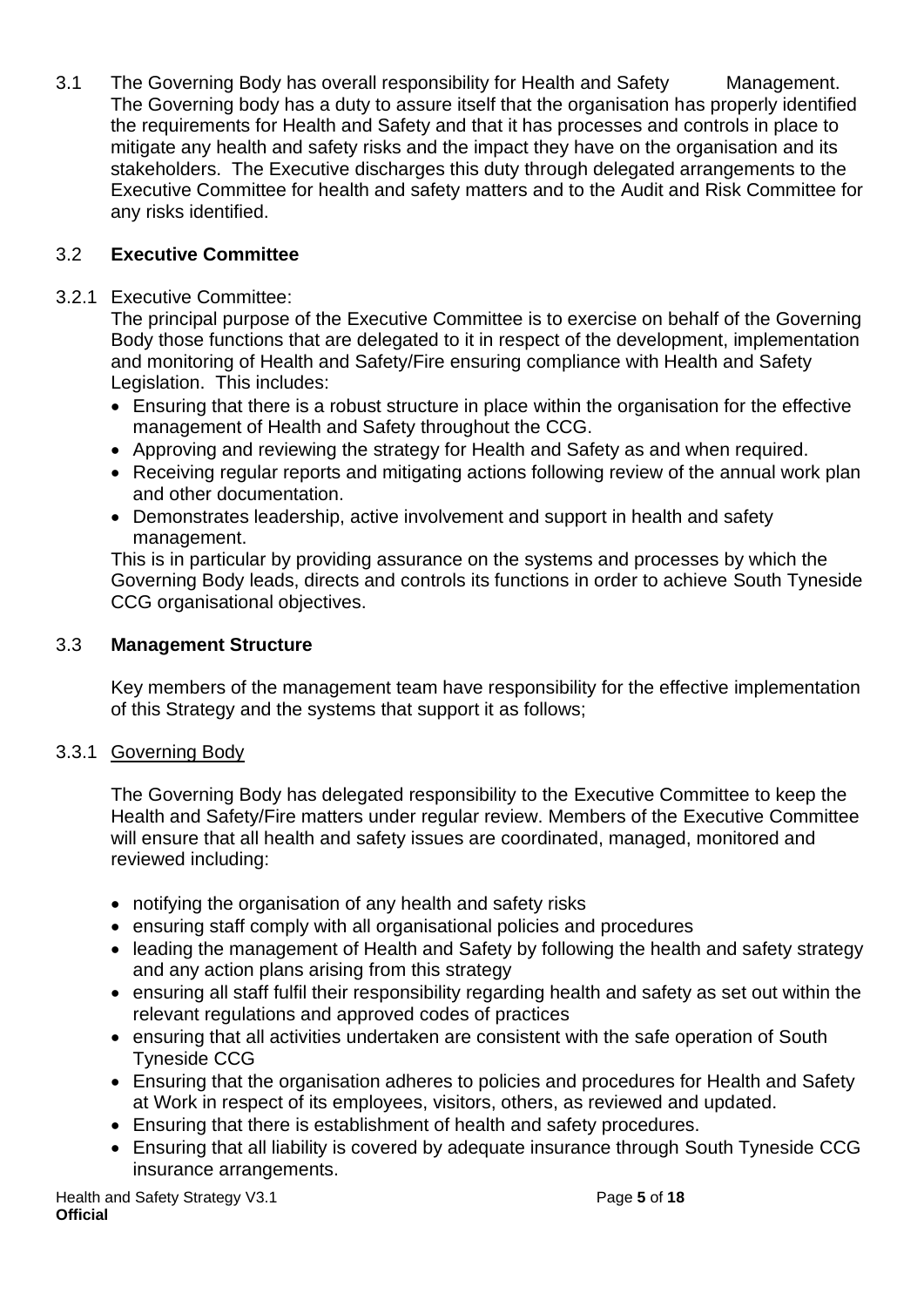• Ensuring sufficient resources are made available to enable South Tyneside CCG to fulfil their legal and statutory obligations in relation to health and safety.

#### 3.3.2 Chief Officer

The Chief Officer has the overall responsibility for:

- Ensuring the implementation of an effective Health and Safety strategy, supporting the work undertaken under the Health and Safety agenda as set out in the Health and Safety Strategy.
- Continually promoting Health and Safety, demonstrating leadership, commitment and support.
- Ensuring an appropriate committee structure is in place.
- Planning for adequate staffing, finances and other resources, to ensure the effective management of Health and Safety within the CCG.
- Meeting all the statutory requirements and ensuring positive performance towards the achievement of South Tyneside CCG Health and Safety objectives.
- Ensuring all senior leads are appointed with managerial responsibility for Health and Safety.

#### 3.3.3 Director of Operations

The Director of Operations reports directly to the Chief Officer and will take the role as organisational lead for Health and Safety and is responsible for:

- ensuring Health and Safety management systems are in place throughout South Tyneside CCG, co-ordinating Health and Safety Management in accordance with this Strategy;
- ensuring the Health and Safety work plan is reviewed and updated and presented to the Executive Committee;
- scrutinising the controls and assurances in place;
- ensuring that there is an appropriate review of South Tyneside CCG Health and Safety systems and that these are reported to the Executive Committee;
- Overseeing the management of Health and Safety ensuring action plans are put in place, regularly monitored and implemented.

#### 3.3.4 Operations Manager is responsible for:

- co-ordinating and collation of regular reports regarding health and safety;
- ensuring that the health and safety work plan and action plans are implemented:
- working with NECS on a regular basis to ensure Health and Safety issues are addressed;
- scheduling Health and Safety Matters on the Executive Committee agendas;
- arranging Health and Safety training for all members of staff as appropriate.

#### 3.3.5 All line managers

All line managers have a responsibility to incorporate Health and Safety management within all aspects of their work and are responsible for ensuring the implementation of this Strategy by:

• demonstrating personal involvement and support for the promotion of Health and Safety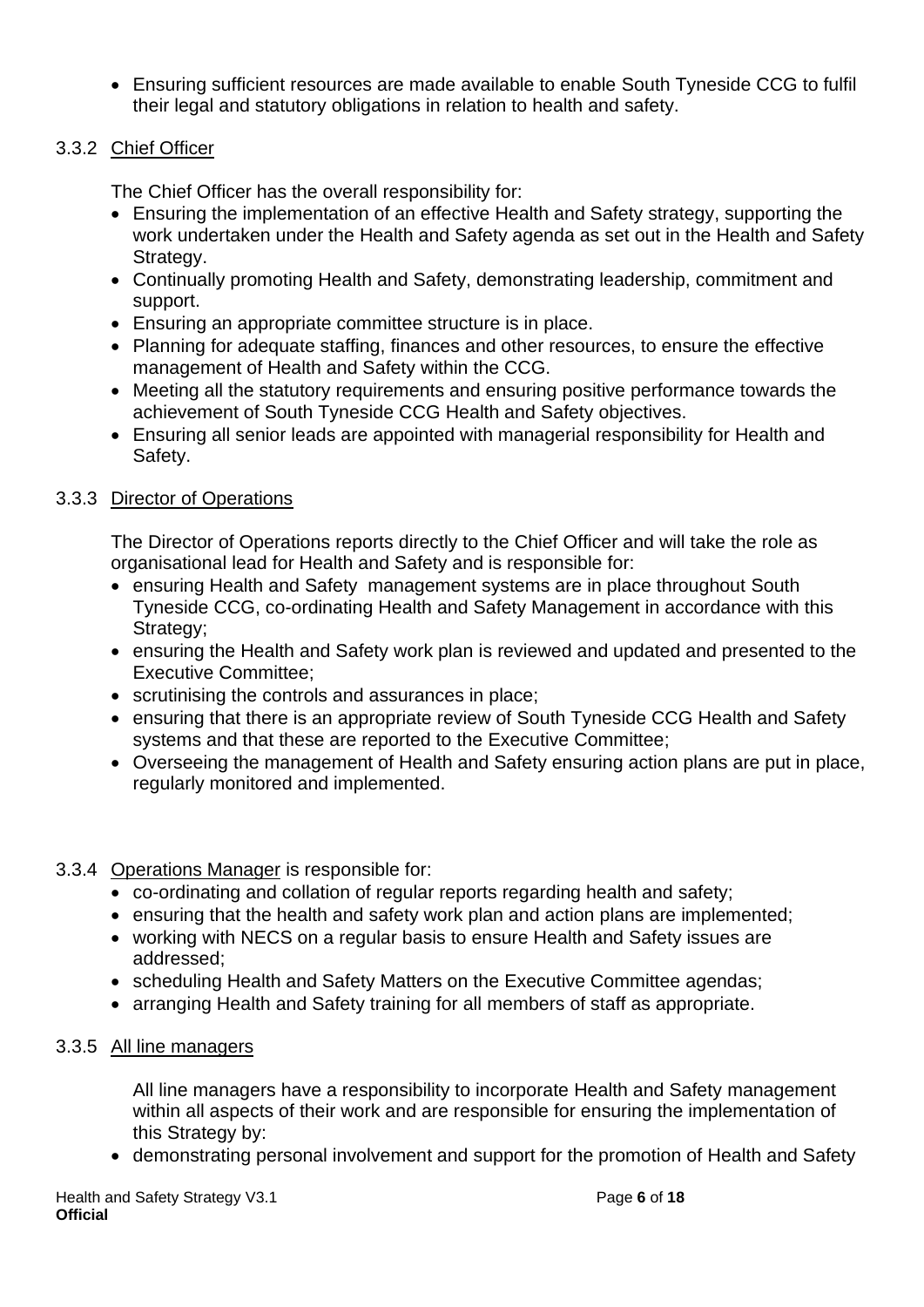- ensuring staff under their management are aware of their responsibilities in relation to this strategy
- ensuring risks relating to health and safety are identified, managed and mitigating actions are implemented in functions for which they are accountable.

#### 3.3.6 All Staff

All staff working within South Tyneside CCG, including temporary/agency staff, have a responsibility to:

- be aware of their responsibilities around health and safety in line with this Strategy;
- have a duty under legislation to take reasonable care of their own safety and the safety of others who may be affected by the CCG's business and to comply with appropriate policies, procedures and guidelines;
- identify and report Health and Safety risks to their line manager in line with this Strategy;
- ensure incidents, are reported using the appropriate procedures and systems
- attend statutory, mandatory and other appropriate training as determined by the CCG and their line manager.

#### 3.3.7 Contractors, Commissioning Support Unit and Agency Staff

Managers must ensure that where they are employing or contracting staff those staff are aware of, and adhere to, all relevant policies, procedures and guidance of South Tyneside CCG.

#### <span id="page-6-0"></span>**4. Legal Requirements**

- 4.1 To ensure South Tyneside CCG provides a safe and secure environment for patients, public, staff and contractors the following regulations underpin the approach to safety management:
	- The Health and Safety at Work Act 1974
	- The Management of Health and Safety at Work Regulations 1999
	- Workplace (Health, Safety and Welfare) Regulations 1992
	- Health and Safety (Display Screen Equipment) Regulations 1992
	- Health and Safety (Consultations with Employees) Regulations 1996
	- Manual Handling Operations Regulations 1992
	- Health and Safety (Safety signs and signals) regulations 1996
	- Control of substances Hazardous to Health (COSHH) Regulations 2002
	- Electricity at Work Regulations 1989
	- Noise at work regulations 1989
	- Personal Protective Equipment at work Regulations 1998
	- Provision and Use of Work Equipment Regulations 1998
	- Reporting of Injuries and Dangerous Occurrences Regulations 1995
	- Regulatory Reform Order (Fire Safety) 2005

# <span id="page-6-1"></span>**5. Approach to Health and Safety Management**

5.1 South Tyneside CCG will follow the approved HSE guidance for management of Health and Safety known as HSG65 (Health Service Guidance).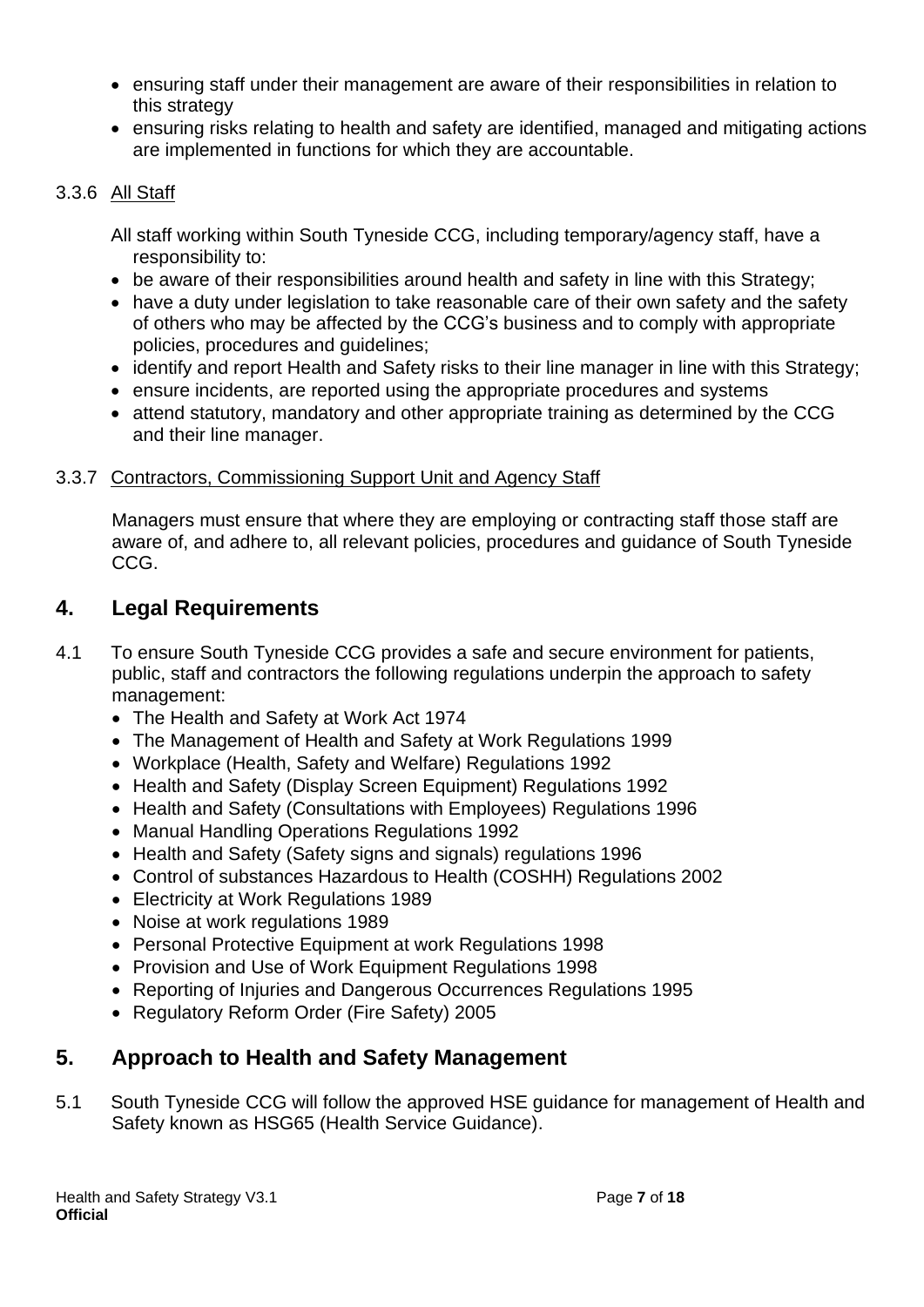- 5.2 HSG65 provides guidance for management, health and safety professionals and employee representatives who wish to improve health and safety in their workplaces as it focuses on effective health and safety policies, organising for health and safety, planning and implementation, measuring performance and auditing and reviewing performance.
- 5.3 The diagram below describes the essential requirements of successful health and safety management HSG65



#### 5.4 **Plan**

- 5.4.1 South Tyneside CCG will ensure that Health and Safety Procedures are developed ensuring that it sets out the general approach, objectives and arrangements that need to be put in place for managing health and safety within its business. This document will say who does what, when and how and will influence the activities throughout South Tyneside CCG ensuring that it works in a safe manner whilst discharging its day to day duties. A number of Health and Safety procedures will be developed to underpin this policy ensuring South Tyneside CCG meets its Health and Safety obligations and to also clearly state how the CCG will effectively plan and implement health and safety.
- 5.5.3 Planning is vital to implementing South Tyneside CCG Health and Safety Strategy. Annual action plans will be developed to ensure a systematic approach is taken to implement the strategy and the health and safety duties required by South Tyneside CCG as an organisation.

#### 5.5 **Do**

Health and Safety Strategy V3.1 Page 8 of 18 **Official** 5.5.1 South Tyneside CCG needs to have in place an effective management structure and arrangements in place for executing its health and safety requirements and to also implement Health and Safety across the organisation. The Health and Safety policies and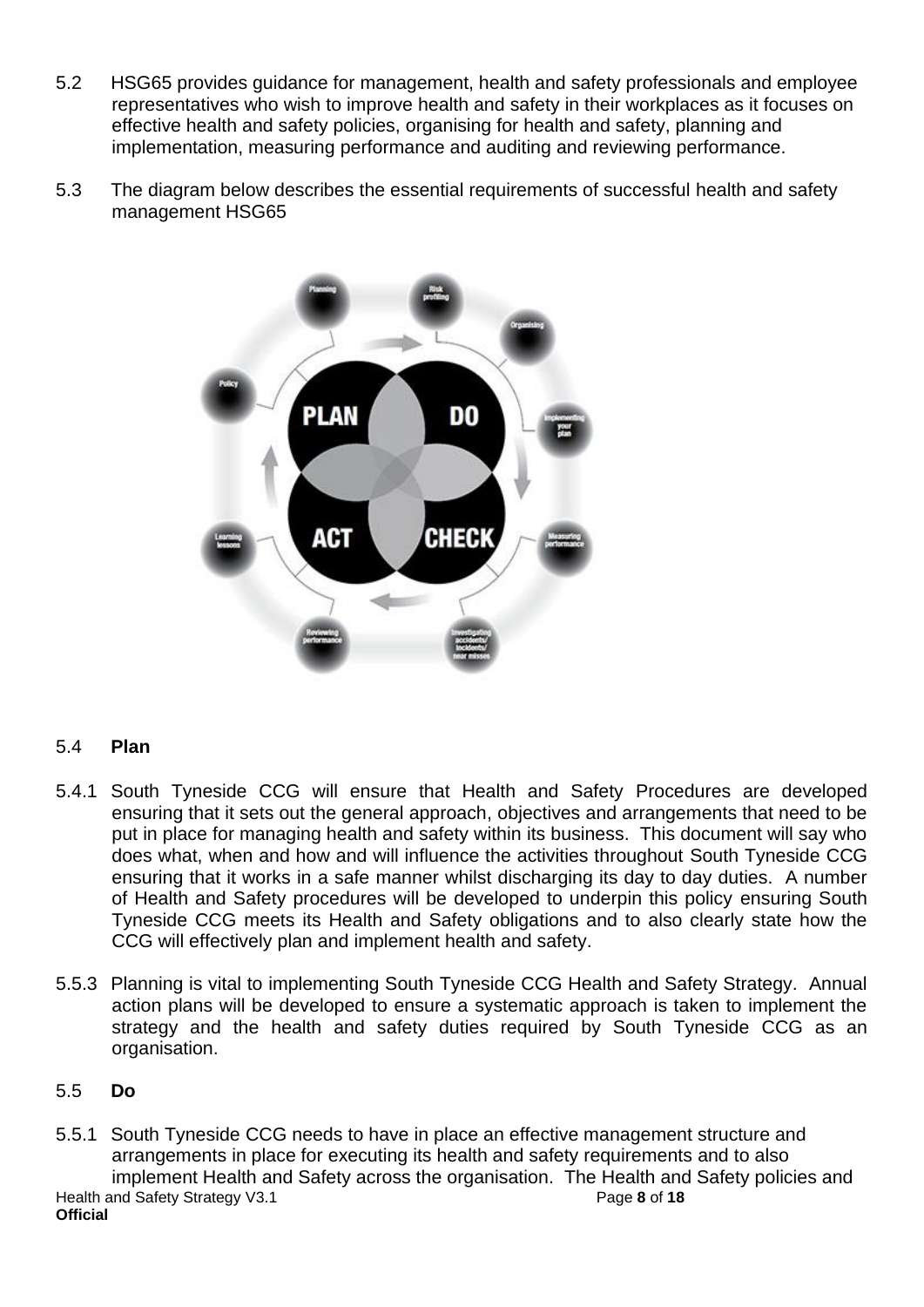procedures that are developed will empower and encourage staff to work safely within their and others place of work without apportioning blame.

5.5.2 Organising within South Tyneside CCG will be sustained by follow the four C's:

**Control** – methods within the organisation in relation to Governance Structure and the reporting between committees.

**Co-operation** - between individuals by means of safety representative and groups **Communication** – Ensuring there is clear two way communication throughout the organisation.

**Competence** – Ensuring there are systems in place to assess competence The organisations values and beliefs should be shared across the whole of the organisation aimed at all levels of staff to maintain a positive health and safety culture. South Tyneside CCG has an effective management structure in place with clear defined roles there will also be effective control methods within the organisation with a governance structure in place and committee maps showing how each group feeds in to each other (see appendix 2)

#### 5.6 **Check**

- 5.6.2 Objectives along with performance standards and key performance indicators will be set and used for measuring achievement across the organisation in relation to Health and Safety and these should be given the same attention as other organisational standards with an emphasis on Senior Management responsibility. This work will be implemented by the Executive Committee.
- 5.6.3 Active monitoring needs to be in place to reveal how effective South Tyneside CCG Health and Safety systems are functioning, and should their controls fail. Active monitoring will show how effective the health and safety management system is functioning. Active monitoring will be established through Health and Safety Audits, Workplace inspections, training compliance.
- 5.6.4 Reactive monitoring also needs to be in place through systems such as investigating accidents or incidents, which may well cause harm or loss, it can then be used to plan corrective action required. Reactive monitoring can determine causes of poor performance and also identify underlying causes of poor health and Safety performance. South Tyneside CCG will ensure reactive monitoring takes place by reviewing incidents, claims, risks, complaints etc.
- 5.6.5 Incidents and accidents will be monitored by the CCG and any measures that have been put in place following this to help control risk and prevent accidents and incidents from happening in the future.

#### 5.7 **Act**

- 5.7.1 Key performance indicators will be reviewed by the Executive Committee.
- 5.7.2 Health and Safety Audits and subsequent work arising from these audits will be monitored via the Executive Committee to ensure lessons learned are taken forward.
- 5.7.3 Monitoring of staff sickness absence and workplace health will be monitored by the HR department and any relevant Health and Safety issues will be fed into the Executive Committee.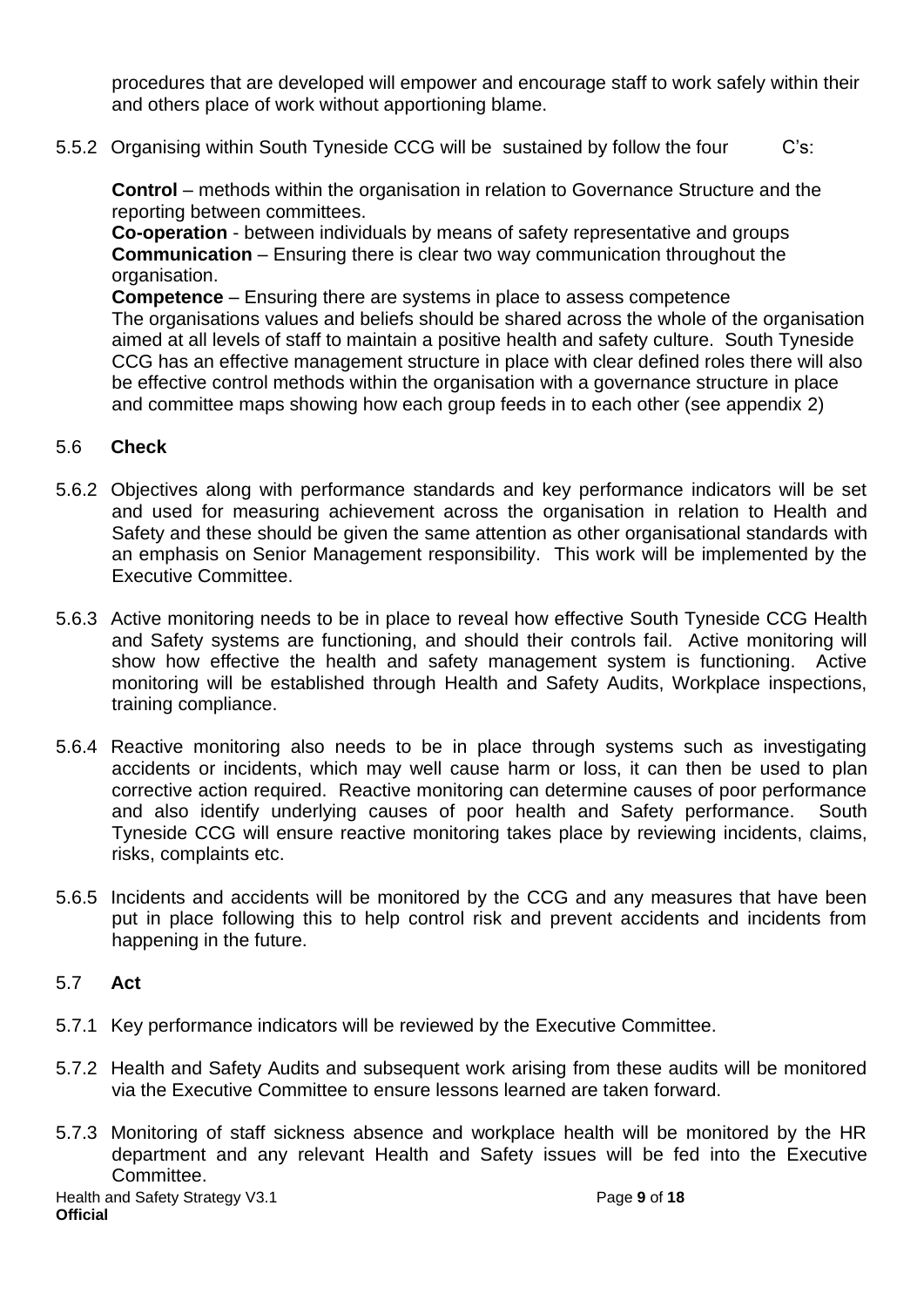- 5.7.4 Occupational Health Department will provide data to the Executive Committee as and when requested.
- 5.7.5 NECS Governance Team will be responsible for presenting Health and Safety progress reports to the Executive Committee.
- 5.7.6 Accident and Incidents will be reviewed by the Executive committee ensuring that all injuries, illnesses and dangerous occurrences are reported through the RIDDOR system.
- 5.7.7 Any prosecutions for Health and Safety Offences and Health and Safety enforcement notices served on South Tyneside CCG will be monitored by the Executive Committee.

# <span id="page-9-0"></span>**6. Health and Safety Incident Reporting**

- 6.1 South Tyneside CCG staff will need to comply with Incident Reporting Policies. These policies require that all incidents are reported and that the lessons learned are appropriately shared across the organisation and, where appropriate, more widely within the NHS locally and nationally.
- 6.2 Specifically, South Tyneside CCG wishes to foster a culture of openness and learning, and South Tyneside CCG staff are encouraged to be open about raising problems.
- 6.3 Incidents will be recorded & analysed using the SIRMS (Safeguarding Incident Reporting Management System) and the impact of an incident will be graded according to the matrix together with the likelihood of occurrence or recurrence.

# <span id="page-9-1"></span>**7. South Tyneside CCG equality statement**

- 7.1 South Tyneside CCG is committed to promoting human rights and providing equality of opportunity; not only in our employment practices, but also in the way we commission or provide services. The organisation also values and respects the diversity of our employees and the communities we serve. In applying this strategy, the organisation will have due regard for the need to:
	- Promote human rights
	- Eliminate unlawful discrimination
	- Promote equality of opportunity
	- Provide for good relations between people of diverse groups
- 7.2 This Strategy aims to be accessible to everyone regardless of age, disability (physical, mental or learning), gender (including transgender), race, sexual orientation, religion/belief or any other factor which may result in unfair treatment or inequalities in health or employment.
- 7.3 Throughout the development of this Strategy, South Tyneside CCG has sought to promote equality, human rights and tackling health inequalities by considering the impacts and implications when writing and reviewing the Strategy. The impact of this strategy is subject to an on-going process of review through the Equality Impact Assessment.

#### <span id="page-9-2"></span>**8. Equality impact assessment**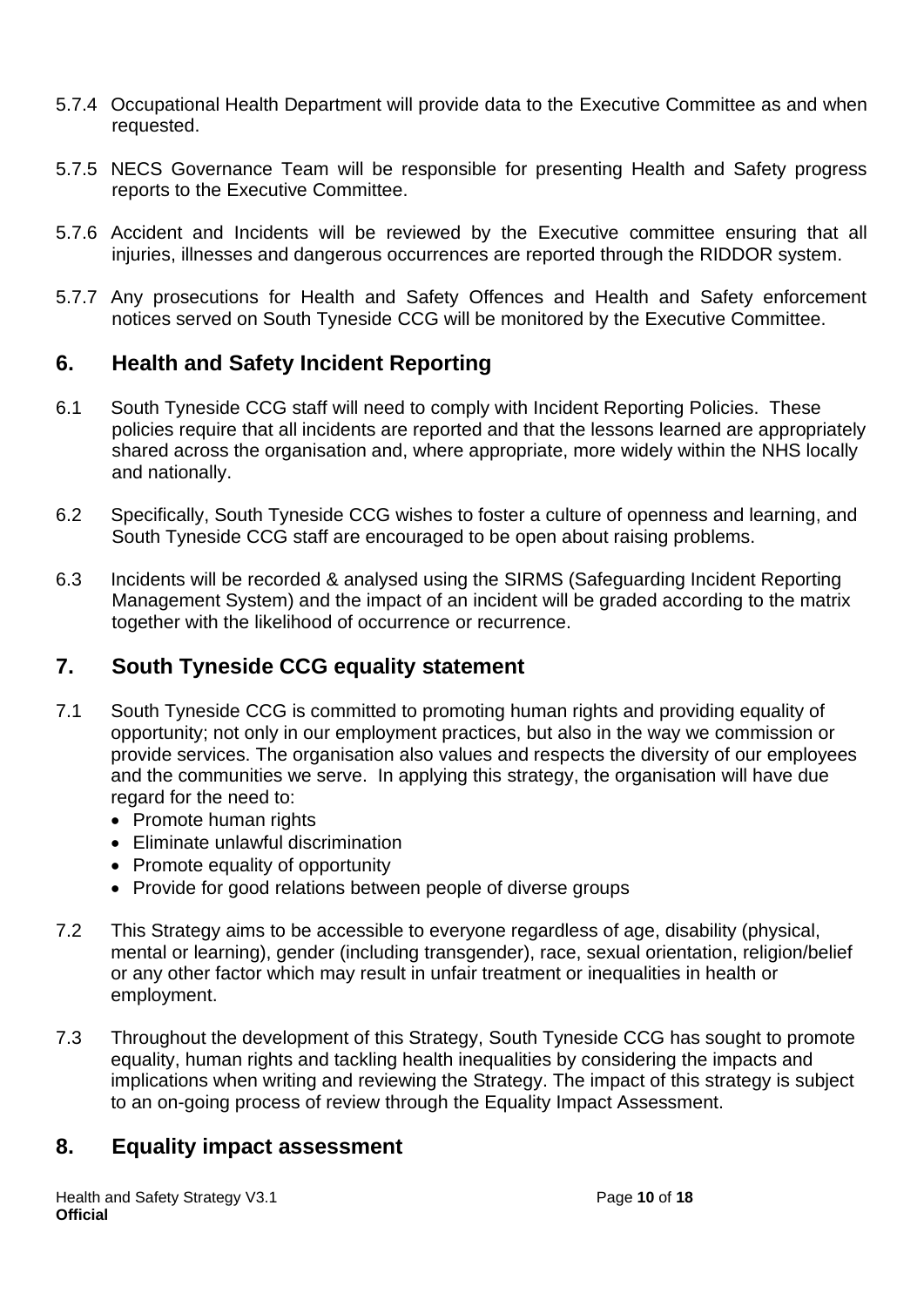8.1 In accordance with our equality duties an Equality Impact Assessment has been carried out on this strategy. There is no evidence to suggest that the strategy would have an adverse impact in relation to race, disability, gender, age, sexual orientation, religion and belief or infringe individuals' human rights. (Please see appendix 1)

# <span id="page-10-0"></span>**9. Dissemination and implementation**

- 9.1 The Strategy will be circulated to all individuals identified with specific responsibilities and will be communicated to all staff and stakeholders by the most appropriate means. All line managers are required to share the contents of this Strategy with their staff.
- 9.2 For Health and Safety Management to be effective within the organisation, this strategy will become a living document and a natural "part of everyday working practice"

# <span id="page-10-1"></span>**10. Accountability, responsibilities and training**

- 10.1 Overall accountability for procedural documents across the organisation lies with the Chief Officer who has overall responsibility for establishing and maintaining an effective document management system, for meeting all statutory requirements and adhering to guidance issued in respect of procedural documents.
- 10.2 Overall responsibility for the Health and Safety Strategy lies with the North of England Commissioning Support Unit Health and Safety Lead who has delegated responsibility for managing the development and implementation of Health and Safety procedural documents.
- 10.3 Training and education are key to the successful implementation of this Strategy and embedding a culture of a safe working environment in the organisation. Staff will have the opportunity to develop more detailed knowledge and appreciation of the role of Health and Safety through:
	- Policy/strategy manuals
	- Induction
	- Line manager
	- Specific training courses

# <span id="page-10-2"></span>**11. Review**

- 11.1 This strategy will be updated in accordance with the following:
	- Identified review date
	- legislative changes
	- good practice guidance;
	- case law;
	- significant incidents reported;
	- new vulnerabilities: and
	- changes to organisational infrastructure.
- 11.2 The review of this Strategy will be received by the Executive Committee for approval.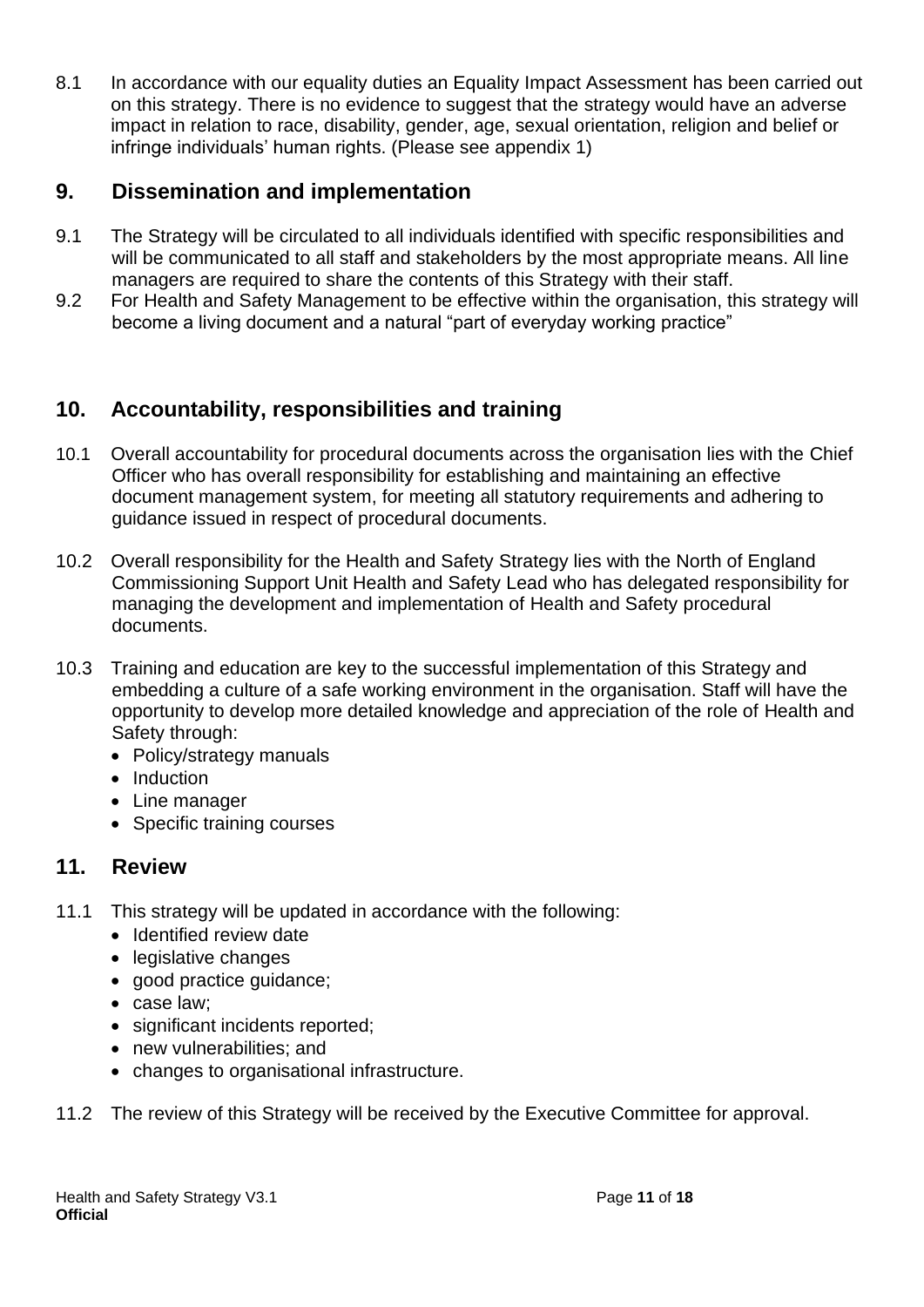# <span id="page-11-0"></span>**12** Equality Impact Assessment



# **Equality Analysis Initial Screening Assessment**

May 2019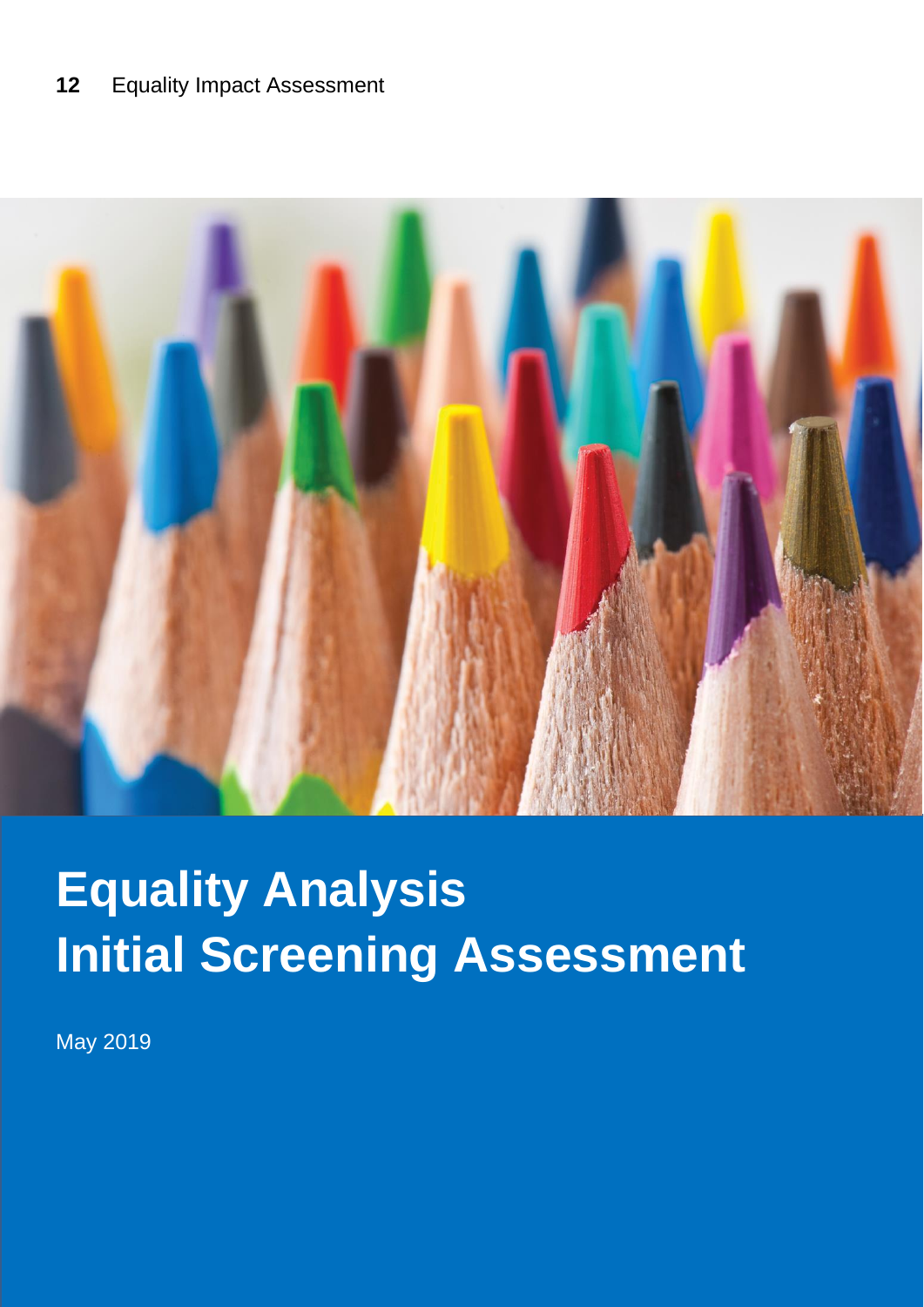As a public body organisation we need to ensure that all our strategies, policies, services and functions, both current and proposed have given proper consideration to equality and diversity, do not aid barriers to access or generate discrimination against any protected groups under the Equality Act 2010 (Age, Disability, Gender Reassignment, Pregnancy and Maternity, Race, Religion/Belief, Sex, Sexual Orientation, Marriage and Civil Partnership, Carers and Health Inequalities).

A screening process can help judge relevance and provides a record of both the process and decisions made.

This screening determines relevance for all new and revised strategies, policies, projects, service reviews and functions.

Completed at the earliest opportunity it will help to determine:

- The relevance of proposals and decisions to equality, diversity, cohesion and integration.
- Whether or not equality and diversity is being/has already been considered for due regard to the Equality Act 2010 and the Public Sector Equality Duty (PSED).
- Whether or not it is necessary to carry out a full Equality Impact Assessment.

#### **Name(s) and role(s) of person completing this assessment:**

Name: Lee Crowe

Role: Governance Manager, H&S, Fire, Security

#### **Title of the service/project or policy:**

#### TO BE ADDED

| Is this a:                                     |                |                                                                                                                 |  |
|------------------------------------------------|----------------|-----------------------------------------------------------------------------------------------------------------|--|
| $\boldsymbol{\mathsf{x}}$<br>Strategy / Policy | Service Review | _bject                                                                                                          |  |
| アンティー・ション アンディー・ショップ こうしょう こうしょう こうしょう こうしょう   |                | the contract of the contract of the contract of the contract of the contract of the contract of the contract of |  |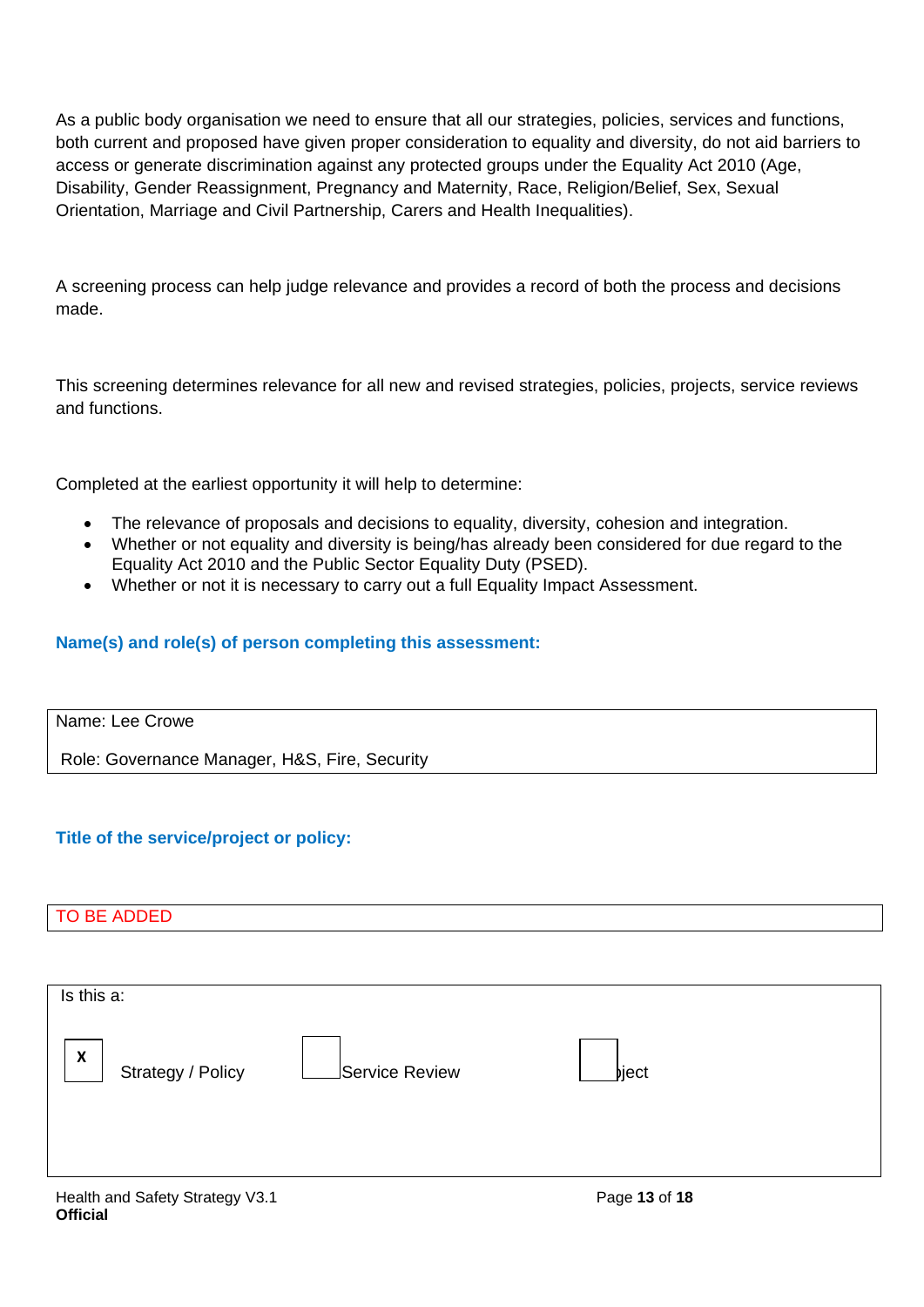| Who will the project/service /policy / decision impact? |  |
|---------------------------------------------------------|--|
| Consider the actual and potential impacts:              |  |
| <b>Staff</b><br>X                                       |  |
| service users/patients                                  |  |
| other public sector organisations                       |  |
| voluntary / community groups / trade unions             |  |
| others, please specify:                                 |  |
| If other, please specify:                               |  |
|                                                         |  |

#### **What are the aim(s) and objectives of the service, project or policy:**

This procedure sets out the requirements for Management of Slips, Trips and Falls within the CCG ensuring that the CCG meets its requirements under H&S Regulations.

| $\Omega$<br><b>uestions</b> | $\sim$<br>פט ו |  |
|-----------------------------|----------------|--|
|                             |                |  |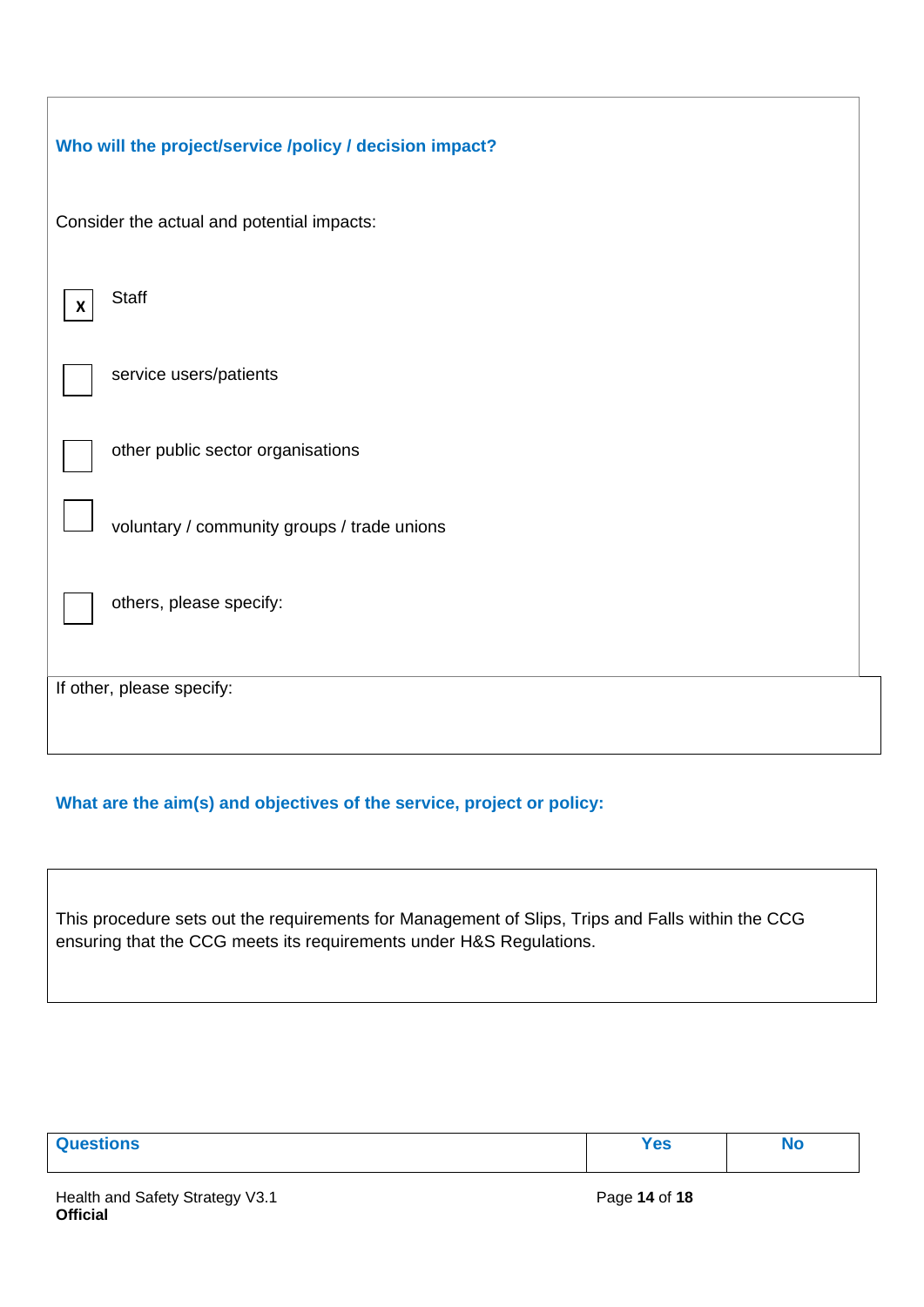| Could there be an existing or potential impact on any of the<br>protected characteristic groups?                                              | X |
|-----------------------------------------------------------------------------------------------------------------------------------------------|---|
| Has there been or likely to be any staff/patient/public concerns?                                                                             | X |
| Could this piece of work affect how our services, commissioning or<br>procurement activities are organised, provided, located and by<br>whom? | X |
| Could this piece of work affect the workforce or employment<br>practices?                                                                     | X |
| Does the piece of work involve or have an impact on:                                                                                          | X |
| Eliminating unlawful discrimination, victimisation and<br>harassment<br>Advancing equality of opportunity<br>Fostering good relations         |   |

**If you have answered no to the above and conclude that there will not be a detrimental impact on any equality group caused by the proposed policy/project/service change, please state how you have reached that conclusion below:** 

The procedure is a review of an existing procedure and has received only minor updates. There is no fundamental change to the content therefore the previous EIA which concluded 'no impact' remains appropriate.

**If you have answered yes to any of the above, please now complete the 'STEP 2 Equality Impact Assessment' document.**

# **Governance, ownership and approval**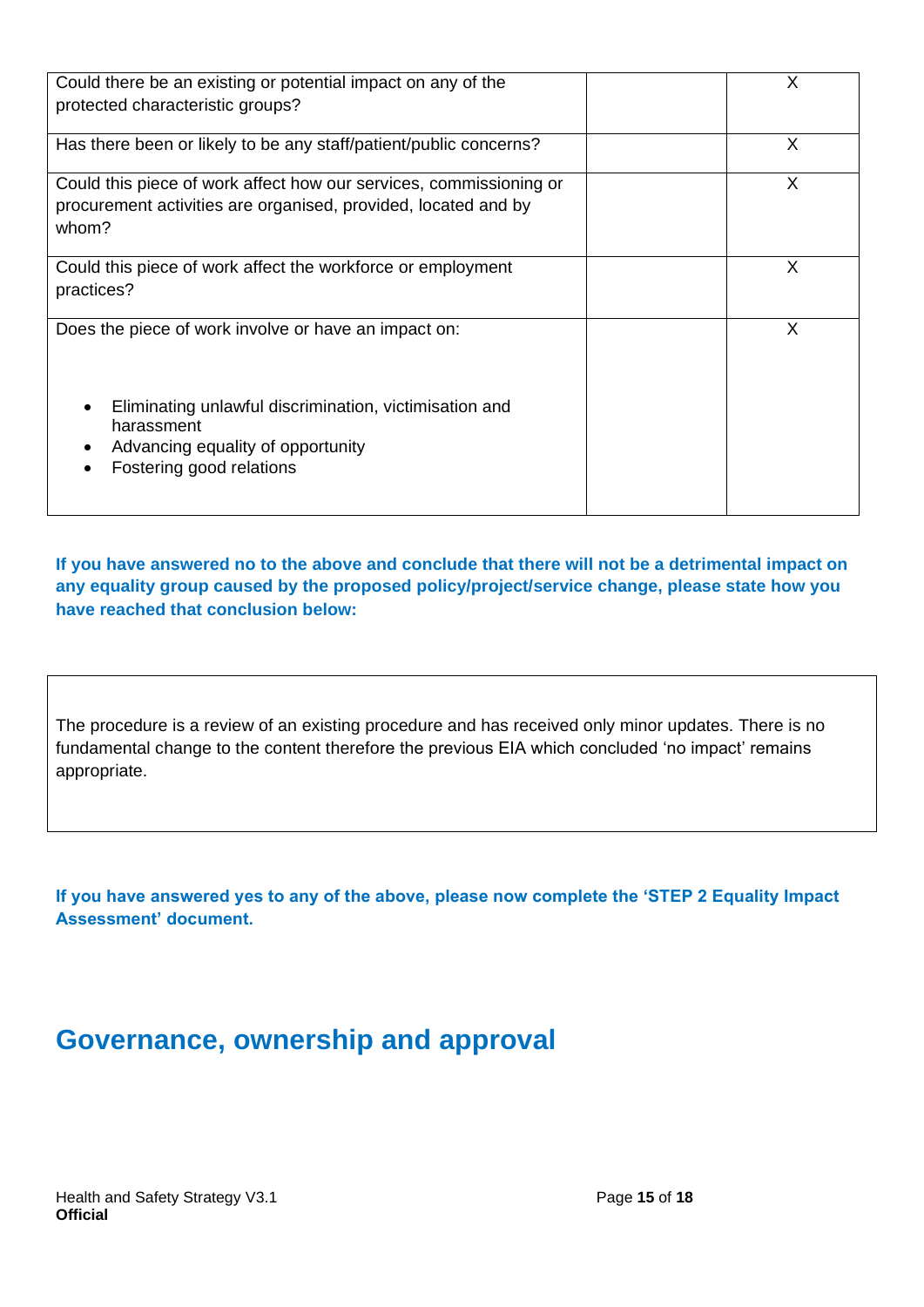| Please state here who has approved the actions and outcomes of the screening |                    |                  |  |
|------------------------------------------------------------------------------|--------------------|------------------|--|
| <b>Name</b>                                                                  | Job title          | <b>Date</b>      |  |
| Lee Crowe                                                                    | Governance Manager | <b>July 2019</b> |  |

#### **Publishing**

This screening document will act as evidence that due regard to the Equality Act 2010 and the Public Sector Equality Duty (PSED) has been given.

**If you are not completing 'STEP 2 - Equality Impact Assessment' this screening document will need to be approved and published alongside your documentation.**

A copy of all screening documentation should be sent to: **[NECSU.Equality@nhs.net](mailto:NECSU.Equality@nhs.net)** for audit purposes.